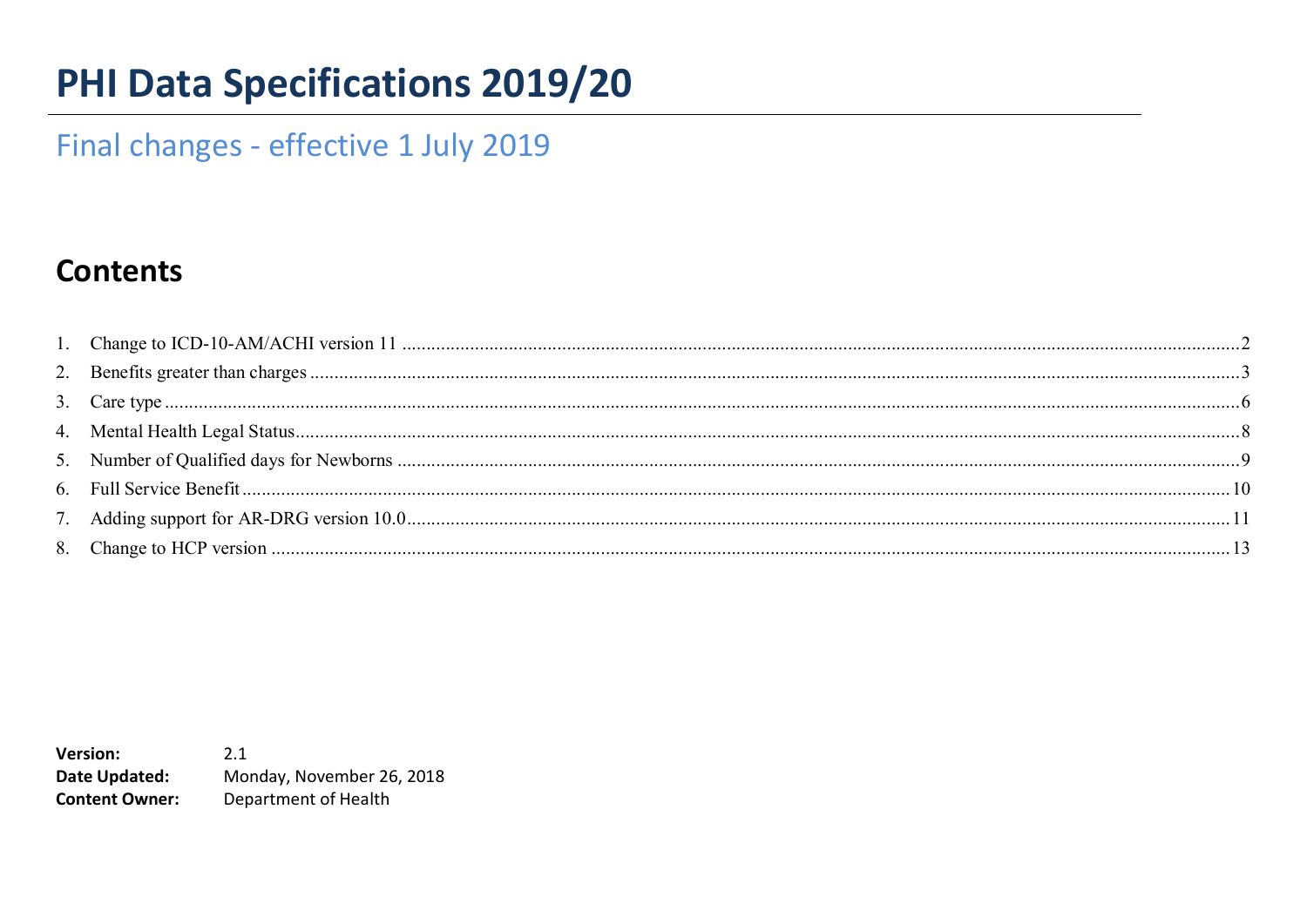# **1.Change to ICD-10-AM/ACHI version 11**

**Data Sets:** Hospital Casemix Protocol (HCP) Hospital Casemix Protocol 1 (HCP1) Private Hospital Data Bureau (PHDB)

#### **Header records:** This change affects the following data items in Header records

| <b>Data Collection</b>           | No.                            | Data Item          |
|----------------------------------|--------------------------------|--------------------|
| <b>Hospital Casemix Protocol</b> | Header Record – Item number 11 | <b>ICD Version</b> |
| Private Hospital Data Bureau     | Header Record – Item number 11 | <b>ICD Version</b> |

#### **Data items / Lookup tables:** This change affects the following data items and lookup tables

| <b>Data Collection</b>           | Data Items                                 | <b>Lookup Tables</b>   | <b>Updated to</b>       |
|----------------------------------|--------------------------------------------|------------------------|-------------------------|
| <b>Hospital Casemix Protocol</b> | Principal Diagnosis, Additional Diagnosis, | Diagnosis Codes        | <b>Eleventh Edition</b> |
|                                  | Procedure                                  | <b>Procedure Codes</b> |                         |
| Hospital Casemix Protocol 1      | Principal Diagnosis, Additional Diagnosis, | Diagnosis Codes        | <b>Eleventh Edition</b> |
|                                  | Procedure                                  | <b>Procedure Codes</b> |                         |
| Private Hospital Data            | Principal Diagnosis, Additional Diagnosis, | Diagnosis Codes        | <b>Eleventh Edition</b> |
| Bureau                           | Procedure                                  | <b>Procedure Codes</b> |                         |

**Change:** Update header records to specify ICD-10-AM/ACHI Eleventh edition. Update the diagnosis code and procedure code lookup tables to change to the Eleventh edition of the ICD-10-AM/ACHI.

#### **Revised:**

| <b>Item No</b> | Data Item   | Type & Size | Format | <b>Comments</b>                                            | <b>Edit Rules</b>                        | <b>Error Code/s</b> |
|----------------|-------------|-------------|--------|------------------------------------------------------------|------------------------------------------|---------------------|
|                | ICD Version | N(4)        |        | ICD Version - 10.10 = 1010<br>$ICD Version - 10.11 = 1011$ | <b>Reject</b> if not a valid ICD version | HE <sub>11</sub>    |

**Reason:** The Eleventh edition of the ICD-10-AM/ACHI is being implemented on 1 July 2019.

Users must submit ICD-10-AM/ACHI Eleventh edition codes for data for 1 July 2019 onwards.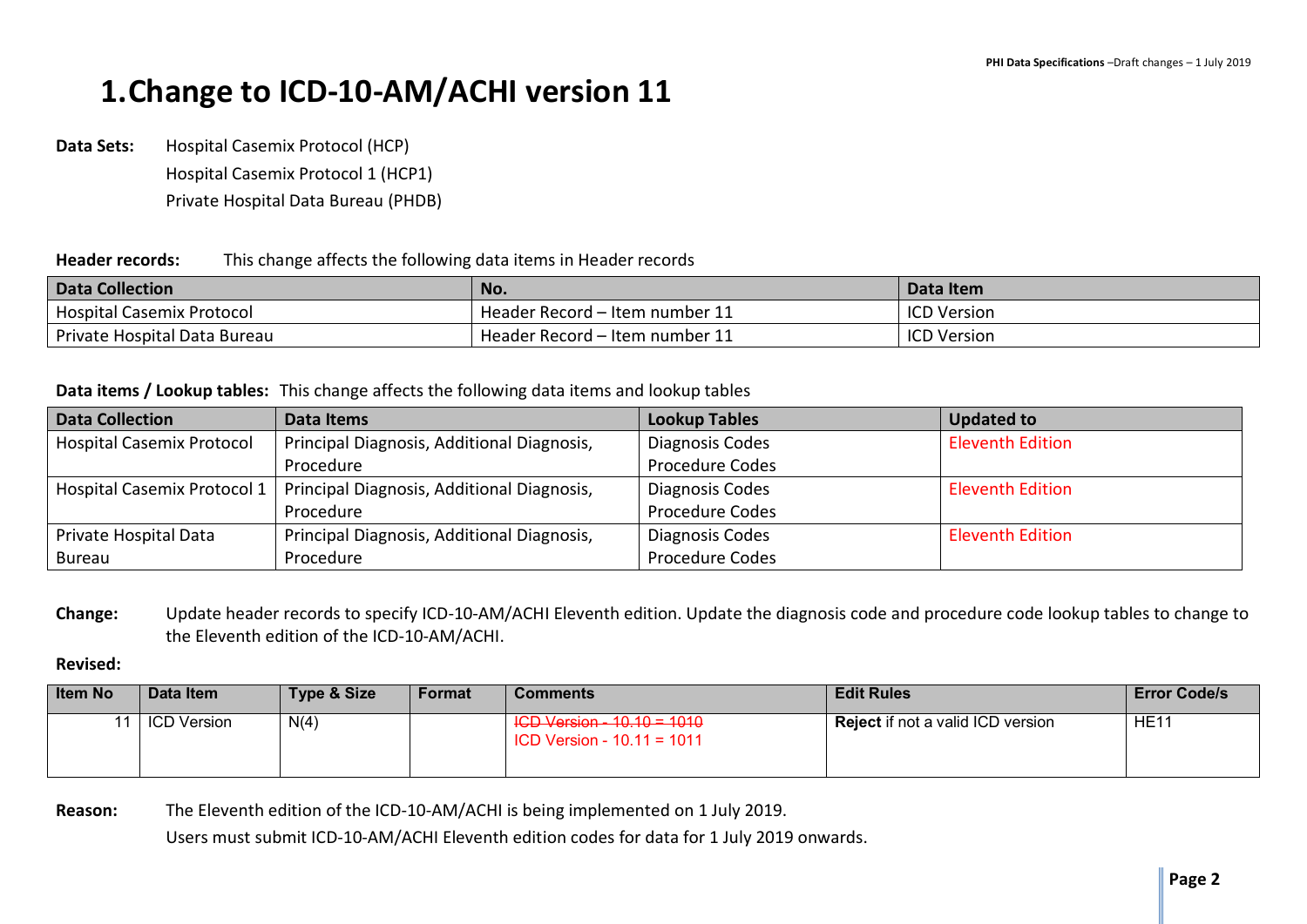## **2.Benefits greater than charges**

**Data Item:** Multiple data items involving specific benefits and Front End Deductible.

### **Datasets:** This change affects the following data specifications:

- HCP1 (episode)
- HCP1 (medical)
- HCP1 (prosthesis)

**Change:** Edit rules changed so that benefits cannot exceed charges for all cost buckets. Changes to edit rules and codes are indicated in RED.

#### **Revised:**

#### **HCP1 Data specifications - Episode**

| <b>No</b> | Data Item                      | Type &<br>size | <b>Format</b>                           | <b>Edit Rules</b>                                                                              | Error code/s |
|-----------|--------------------------------|----------------|-----------------------------------------|------------------------------------------------------------------------------------------------|--------------|
| 8         | Accommodation benefit          | N(9)           | <b>Right justify</b><br>Zero prefix     | If present, reject record if not numeric<br>If present, reject record if > Accommodation       | EE008.1      |
|           |                                |                | \$\$\$\$\$\$\$\$cc (omit decimal point) | charge (allow 5 cent tolerance)                                                                | EE008.2      |
| 10        | Theatre benefit                | N(9)           | <b>Right justify</b><br>Zero prefix     | If present, reject record if not numeric<br>If present, reject record if $>$ Theatre charge    | EE010.1      |
|           |                                |                | \$\$\$\$\$\$\$\$ (omit decimal point)   | (allow 5 cent tolerance)                                                                       | EE010.2      |
| 12        | Labour ward benefit            | N(9)           | <b>Right justify</b><br>Zero prefix     | If present, reject record if not numeric<br>If present, reject record if > Labour ward         | EE012.1      |
|           |                                |                | \$\$\$\$\$\$\$\$cc (omit decimal point) | charge (allow 5 cent tolerance)                                                                | EE012.2      |
| 14        | Intensive Care Unit<br>Benefit | N(9)           | <b>Right justify</b><br>Zero prefix     | If present, reject record if not numeric<br>If present, reject record if > Intensive Care Unit | EE014.1      |
|           |                                |                | \$\$\$\$\$\$\$\$ (omit decimal point)   | Charge (allow 5 cent tolerance)                                                                | EE014.2      |
| 16        | Prosthesis benefit             | N(9)           | <b>Right justify</b><br>Zero prefix     | If present, reject record if not numeric<br>If present, reject record if > Prosthesis charge   | EE016.1      |
|           |                                |                | \$\$\$\$\$\$\$\$cc (omit decimal point) | (allow 5 cent tolerance)                                                                       | EE016.2      |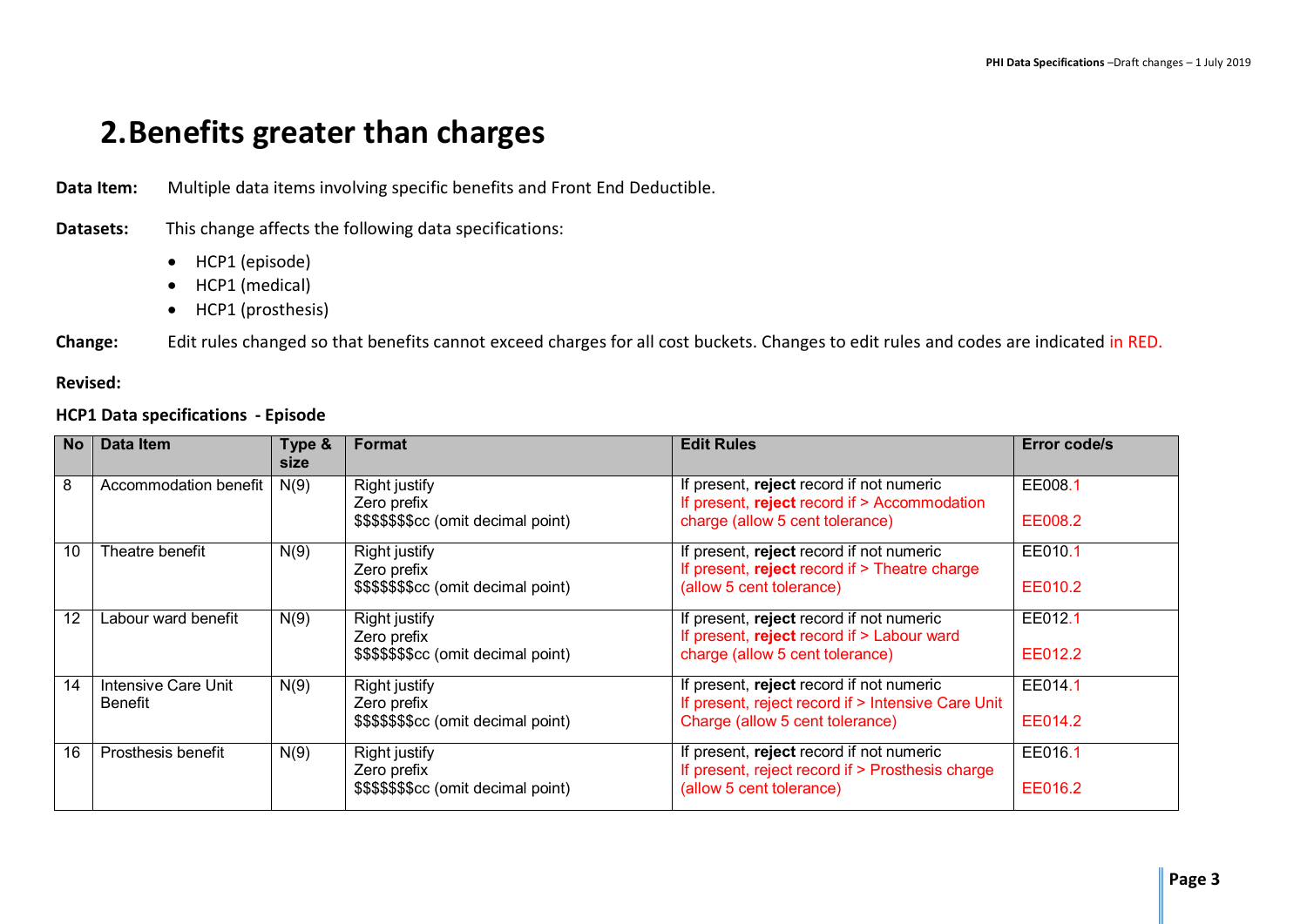|                 |                               |      |                                         |                                                                                     | PHI Data Specifications -Draft changes - 1 July 2019 |
|-----------------|-------------------------------|------|-----------------------------------------|-------------------------------------------------------------------------------------|------------------------------------------------------|
| 18              | Pharmacy benefit              | N(9) | Right justify                           | If present, reject record if not numeric                                            | EE018.1                                              |
|                 |                               |      | Zero prefix                             | If present, reject record if > Pharmacy charge                                      |                                                      |
|                 |                               |      | \$\$\$\$\$\$\$cc (omit decimal point)   | (allow 5 cent tolerance)                                                            | EE018.2                                              |
| $\overline{20}$ | <b>Bundled benefits</b>       | N(9) | Right justify                           | If present, reject record if not numeric                                            | EE020.1                                              |
|                 |                               |      | Zero prefix                             | If present, reject record if > Bundled charges                                      |                                                      |
|                 |                               |      | \$\$\$\$\$\$\$cc (omit decimal point)   | (allow 5 cent tolerance)                                                            | EE020.2                                              |
| $\overline{22}$ | Other benefits                | N(9) | <b>Right justify</b>                    | If present, reject record if not numeric                                            | EE022.1                                              |
|                 |                               |      | Zero prefix                             | If present, reject record if > Other charges                                        |                                                      |
|                 |                               |      | \$\$\$\$\$\$\$\$cc (omit decimal point) | (allow 5 cent tolerance)                                                            | EE022.2                                              |
| $\overline{23}$ | Front end deductible          | N(9) | <b>Right justify</b>                    | Reject record if not numeric                                                        | EE023.1                                              |
|                 |                               |      | Zero prefix                             | Reject record if sum of Total hospital benefits                                     | EE023.2                                              |
|                 |                               |      | \$\$\$\$\$\$\$cc (omit decimal point)   | and FED > Total hospital charges (allow 5 cent                                      |                                                      |
|                 |                               |      |                                         | tolerance)                                                                          |                                                      |
|                 |                               |      |                                         | <b>Reject record if FED &gt; Total hospital charges</b><br>(allow 5 cent tolerance) | EE023.3                                              |
| $\overline{26}$ | Ancillary benefits            | N(9) | <b>Right justify</b>                    | If present, reject record if not numeric                                            | EE026.1                                              |
|                 |                               |      | Zero prefix                             | If present, reject record if > Ancillary charges                                    |                                                      |
|                 |                               |      | \$\$\$\$\$\$\$\$cc (omit decimal point) | (allow 5 cent tolerance)                                                            | EE026.2                                              |
| $\overline{27}$ | <b>Total Medical charges</b>  | N(9) | <b>Right justify</b>                    | If present, reject record if not numeric                                            | <b>EE027</b>                                         |
|                 |                               |      | Zero prefix                             |                                                                                     |                                                      |
|                 |                               |      | \$\$\$\$\$\$\$cc (omit decimal point)   |                                                                                     |                                                      |
| $\overline{28}$ | <b>Total Medical Benefits</b> | N(9) | <b>Right justify</b>                    | If present, reject record if not numeric                                            | EE028.1                                              |
|                 |                               |      | Zero prefix                             | If present, reject record if > Total Medical                                        |                                                      |
|                 |                               |      | \$\$\$\$\$\$\$cc (omit decimal point)   | charges (allow 5 cent tolerance)                                                    | EE028.2                                              |
| 70              | Hospital-in-the-home          | N(9) | <b>Right justify</b>                    | If present, reject record if not numeric                                            | EE070.1                                              |
|                 | care Benefits                 |      | Zero prefix                             | If present, reject record if > Hospital-in-the-                                     |                                                      |
|                 |                               |      | \$\$\$\$\$\$\$cc (omit decimal point)   | home care Charges (allow 5 cent tolerance)                                          | EE070.2                                              |
| 72              | <b>Special Care Nursery</b>   | N(9) | <b>Right justify</b>                    | If present, reject record if not numeric                                            | EE072.1                                              |
|                 | <b>Benefits</b>               |      | Zero prefix                             | If present, reject record if > Special Care                                         |                                                      |
|                 |                               |      | \$\$\$\$\$\$\$cc (omit decimal point)   | Nursery Charges (allow 5 cent tolerance)                                            | EE072.2                                              |
| 74              | Coronary Care Unit            | N(9) | <b>Right justify</b>                    | If present, reject record if not numeric                                            | EE074.1                                              |
|                 | <b>Benefits</b>               |      | Zero prefix                             | If present, reject record if > Coronary Care Unit                                   |                                                      |
|                 |                               |      | \$\$\$\$\$\$\$cc (omit decimal point)   | Charges (allow 5 cent tolerance)                                                    | EE074.2                                              |
|                 |                               |      |                                         |                                                                                     |                                                      |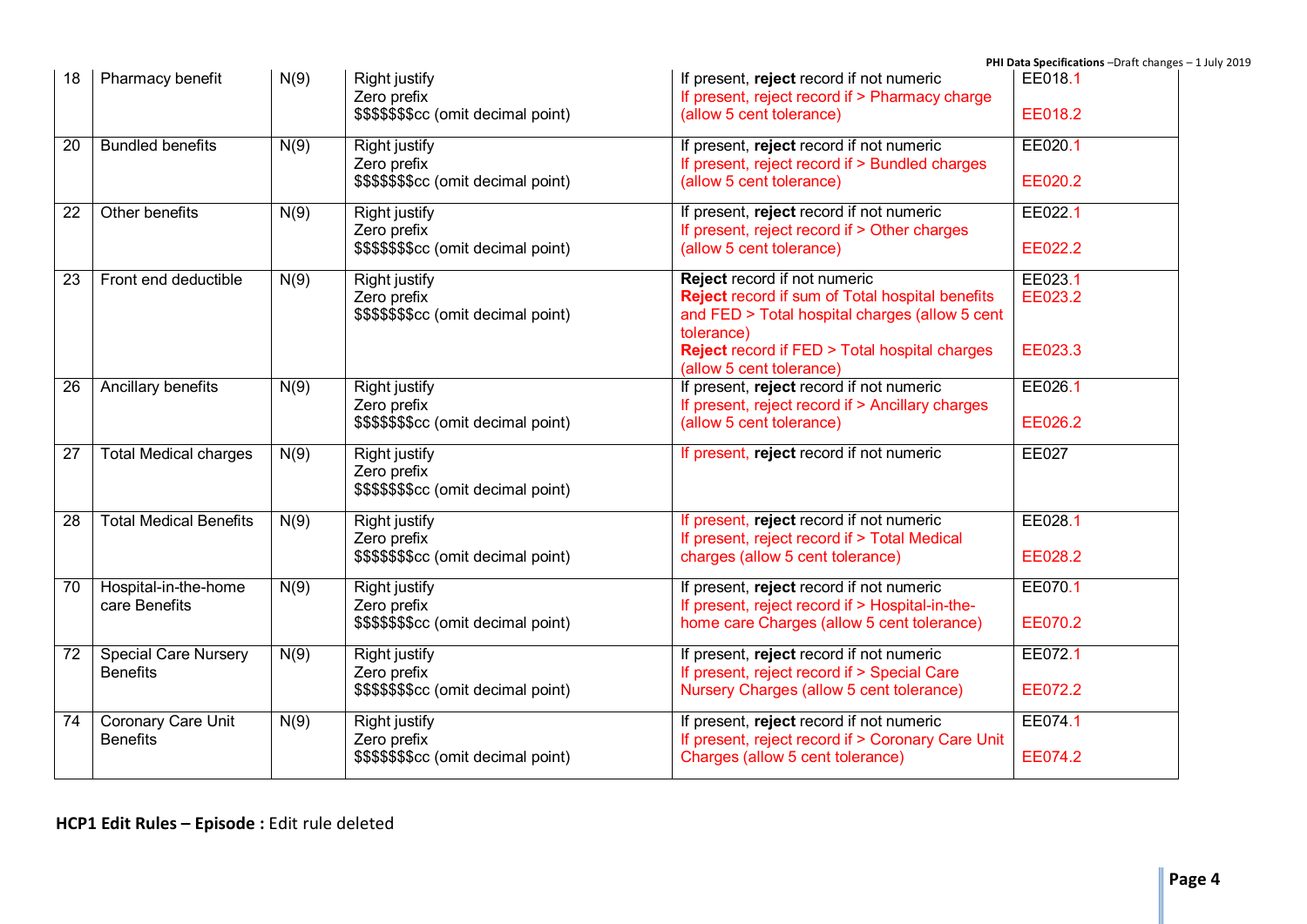|               | <b>EDIT RULES</b>                                             | <b>ERROR CODE/S</b>         |
|---------------|---------------------------------------------------------------|-----------------------------|
| <b>Extras</b> | <b>Identify record if Total benefits exceed Total charges</b> | EM/202<br>E <del>wzuz</del> |

#### **HCP1 Edit Rules - Medical**

|               | <b>EDIT RULES</b>                                                                                                                                  | <b>ERROR</b><br><b>CODE/S</b> |
|---------------|----------------------------------------------------------------------------------------------------------------------------------------------------|-------------------------------|
| <b>Extras</b> | <b>Reject</b> record if the sum of the MBS benefits (Item 5) and Insurer benefits (Item 6)<br>exceed Item charge (Item 4). Allow 5 cent tolerance. | <b>ME201</b>                  |

#### **HCP1 Data specifications - Prosthesis**

| <b>No</b> | <b>Data Item</b>                               | Type &<br>size | Format                                                                            | <b>Coding description</b>                                                                                                                                                | <b>Edit Rules</b>                                                                                                                                                                                                                                                                                                                                                                                                         | Error<br>code/s                             |
|-----------|------------------------------------------------|----------------|-----------------------------------------------------------------------------------|--------------------------------------------------------------------------------------------------------------------------------------------------------------------------|---------------------------------------------------------------------------------------------------------------------------------------------------------------------------------------------------------------------------------------------------------------------------------------------------------------------------------------------------------------------------------------------------------------------------|---------------------------------------------|
| 6         | <b>Total Prosthetic Item</b><br><b>Benefit</b> | N(9)           | Right<br>justify<br>Zero prefix<br>\$\$\$\$\$\$\$cc<br>(omit<br>decimal<br>point) | The total benefit for the prosthesis<br>item (include cents but omit<br>decimal points).<br>Use leading zeros to fully fill the<br>item.<br>Zero fill if no amount paid. | Reject record if negative.<br>* warnings for public hospitals<br><b>Identify Reject</b> record if greater than total charge (allow 5 cent<br>tolerance).<br><b>Identify</b> record if the benefit is not equal to charge and the<br>maximum benefit on the relevant edition of the prosthesis schedule<br>is blank (allow a 5 cent tolerance). Ignore where prosthetic item is<br>"EXGRA" or not a valid prosthesis item. | PE006.0<br>PW006.0*<br>PWE006.1<br>PW006.21 |
|           |                                                |                |                                                                                   |                                                                                                                                                                          | <b>Identify</b> record if the benefit is less than the prosthesis schedule<br>minimum benefit multiplied by the number of items or greater than<br>the prosthesis schedule maximum benefit multiplied by the number<br>of items, but only for items with a value for maximum benefit (allow<br>a 5 cent tolerance). Ignore where prosthetic item is "EXGRA" or<br>not a valid prosthesis item.                            | PW006.32                                    |
|           |                                                |                |                                                                                   |                                                                                                                                                                          | Reject record if not numeric.                                                                                                                                                                                                                                                                                                                                                                                             | PE006.43                                    |

**Reason:** These new edit rules will reject records (i.e. give critical errors) where benefits exceed charges.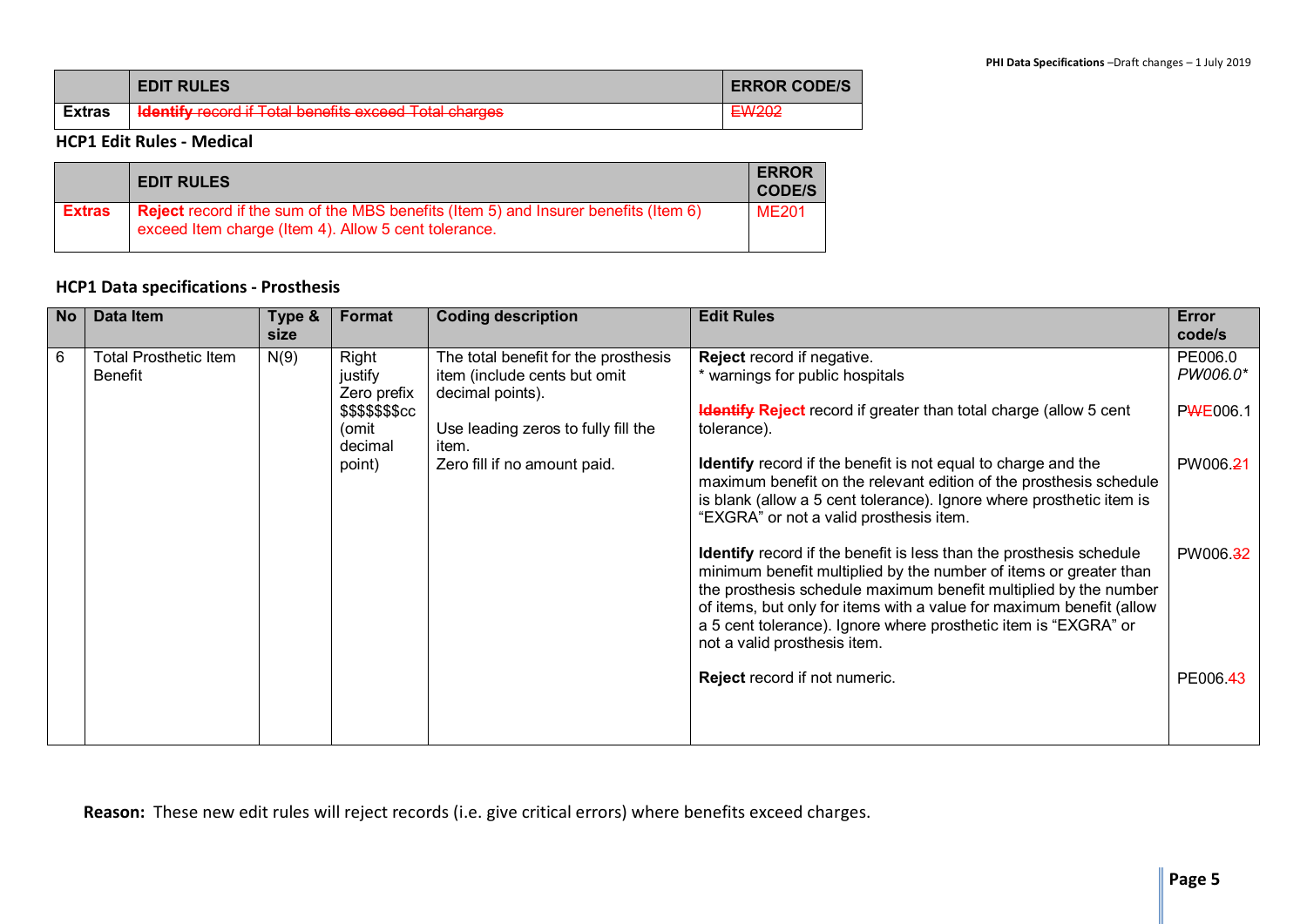# **3.Care type**

**Data Item:** Care type

**Datasets:** This change affects the following data specifications:

HCP (episode), HCP1 (episode), PHDB

- **Change:** Changes to coding description, values and edit rules indicated in RED
- **Revised:** See example from HCP Data specifications (same changes apply to HCP1 and PHDB)

| No | Data Item | Type &<br>size | Format                                                                     | <b>Coding description</b>                                                                                                                                                                                                                                                                                                                                                                                                                                                                                                                                                                                                                                                                                                                                                                                                                                                                                                                                                | <b>Edit Rules</b>                                                                                           | Error<br>code/s |
|----|-----------|----------------|----------------------------------------------------------------------------|--------------------------------------------------------------------------------------------------------------------------------------------------------------------------------------------------------------------------------------------------------------------------------------------------------------------------------------------------------------------------------------------------------------------------------------------------------------------------------------------------------------------------------------------------------------------------------------------------------------------------------------------------------------------------------------------------------------------------------------------------------------------------------------------------------------------------------------------------------------------------------------------------------------------------------------------------------------------------|-------------------------------------------------------------------------------------------------------------|-----------------|
| 20 | Care Type | N(3)           | Left justify<br>two digit<br>codes and<br>follow with<br>a blank<br>space) | The overall nature of a clinical service provided to an admitted patient<br>during an episode of care (admitted care), or the type of service<br>provided by the hospital for boarders or posthumous organ<br>procurement (other care), as represented by a code.<br>$10 =$ Acute Care<br>11 = Mental Health Care<br>20 = Rehabilitation Care<br>21 = Rehabilitation Care delivered in a designated unit<br>22 = Rehabilitation Care according to a designated program<br>23 = Rehabilitation Care is the principal clinical intent<br>$30$ = Palliative Care<br>31 = Palliative Care delivered in a designated unit<br>32 = Palliative Care according to a designated program<br>33 = Palliative Care is the principal clinical intent<br>40 = Geriatric evaluation and management<br>50 = Psychogeriatric Care<br>$60$ = Nursing Home Type<br>70 = Newborn Care<br>80 = Other admitted patient care<br>90 = Organ procurement - posthumous<br>$100$ = Hospital boarder | <b>Reject</b> record if not<br>$(10, 11, 20, 21, 22, 23, 30, 31, 32, 33,$<br>40, 50, 60, 70, 80, 90 or 100) | EE020           |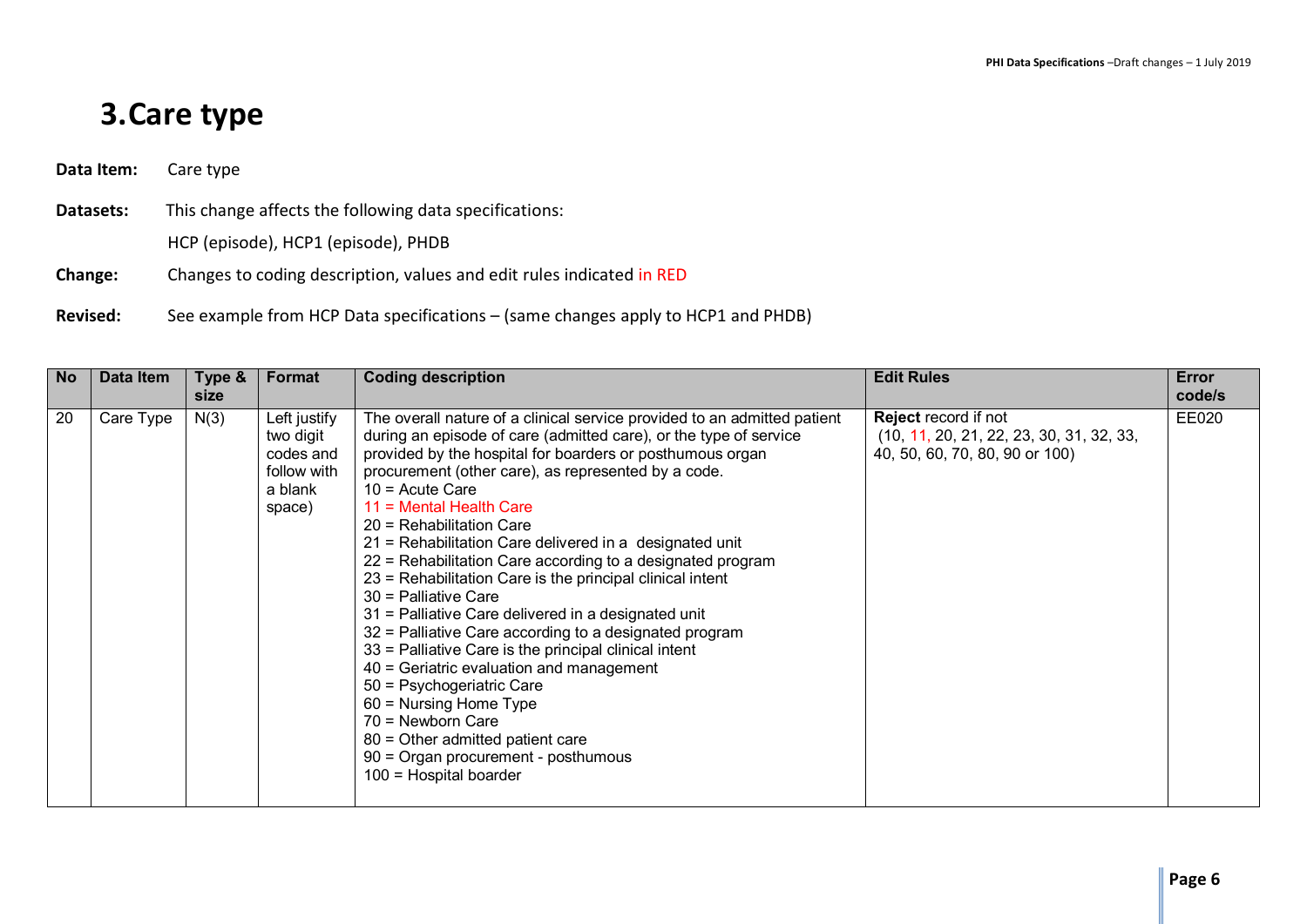#### **Reason:**

Previous METeOR data element 270174 has detailed breakup of rehabilitation care and palliative care categories which stakeholders find very useful.

Latest METeOR data element 584408 includes a new code (11=Mental Health Care).

The Department has decided to maintain the old (detailed) codes PLUS include the single new code, (11=Mental Health Care).

This will minimise system changes across hospitals, funds, the Department and ECLIPSE.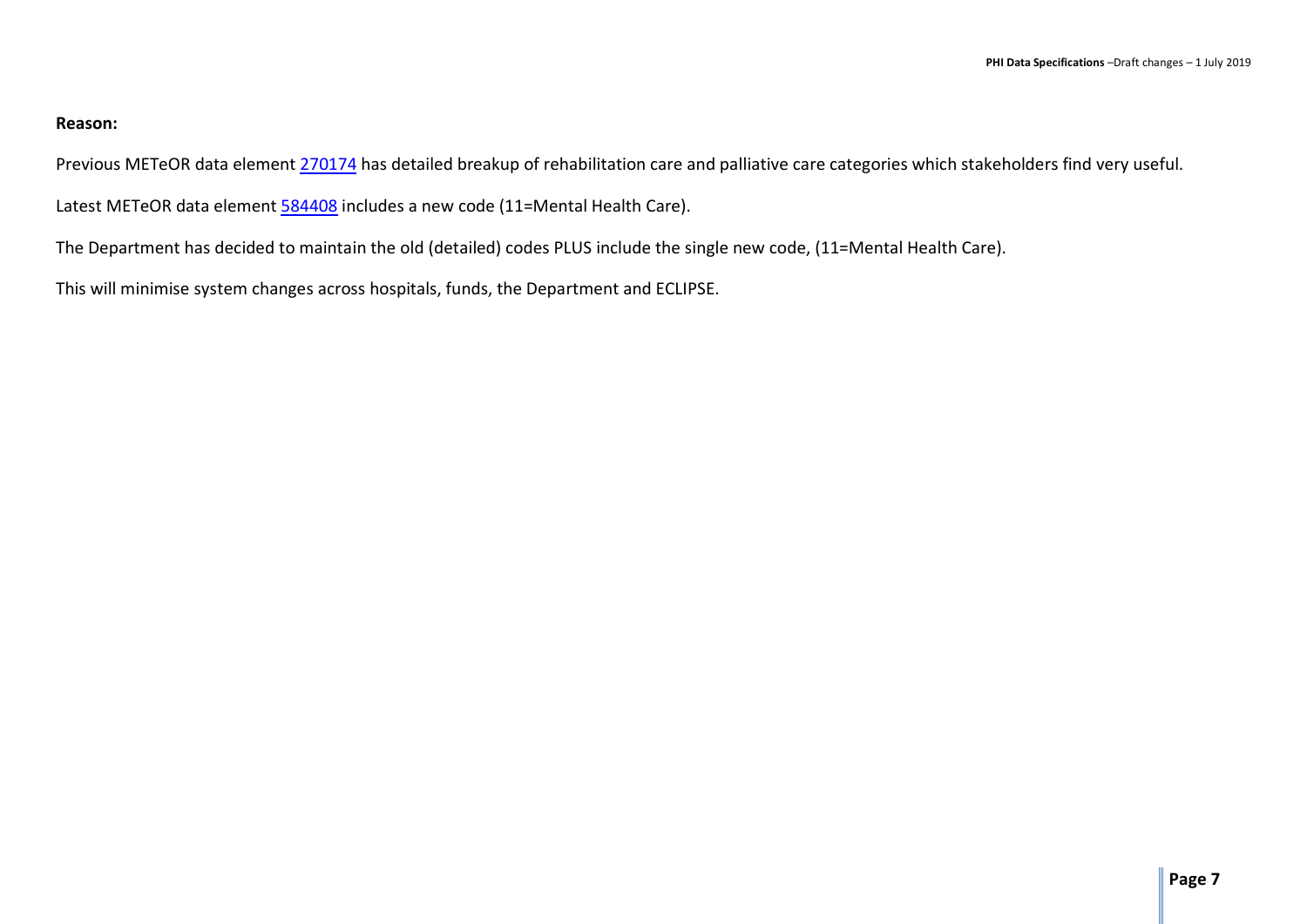# **4.Mental Health Legal Status**

**Data Item:** Mental health legal status

**Datasets:** This change affects the following data specifications:

HCP (episode) Item 24, HCP1 (episode) Item 57, PHDB Item 24

**Change:** Changes to coding description, values and edit rules are indicated in RED

**Revised:** (example from HCP Data specifications- – same changes apply to HCP1 and PHDB)

| <b>No</b> | Data Item                     | <b>METeOR</b><br>identifier | Type &<br>size | Format | <b>Coding description</b>                                                                                                                                                                                                                                                                                                                                                                                                                                                                                                                                                                   | <b>Edit Rules</b>                                                   | Error<br>code/s |
|-----------|-------------------------------|-----------------------------|----------------|--------|---------------------------------------------------------------------------------------------------------------------------------------------------------------------------------------------------------------------------------------------------------------------------------------------------------------------------------------------------------------------------------------------------------------------------------------------------------------------------------------------------------------------------------------------------------------------------------------------|---------------------------------------------------------------------|-----------------|
| 24        | Mental Health Legal<br>Status | 534063                      | N(1)           |        | Whether a person is treated on an involuntary basis under the<br>relevant state or territory mental health legislation, at any time during<br>an episode of admitted patient care, an episode of residential care or<br>treatment of a patient/client by a community based service during a<br>reporting period, as represented by a code.<br>$4$ = Involuntary patient<br>$2$ = Voluntary patient<br>3 = Not permitted to be reported under the laws of a State or Territory<br>$8 = Not applicable$<br>$I = Involuntary patient$<br>$2 =$ Voluntary patient<br>$9 = Not reported/unknown$ | <b>Reject</b> record if not<br>$(1, 2, 3 \text{ or } 8 \text{ } 9)$ | E024            |

#### **Reason:** Update to latest METeOR data element 534063

While this is a system change, it does not involve the reuse of previously used values, so will not conflict with the Medicare online claiming system ECLIPSE.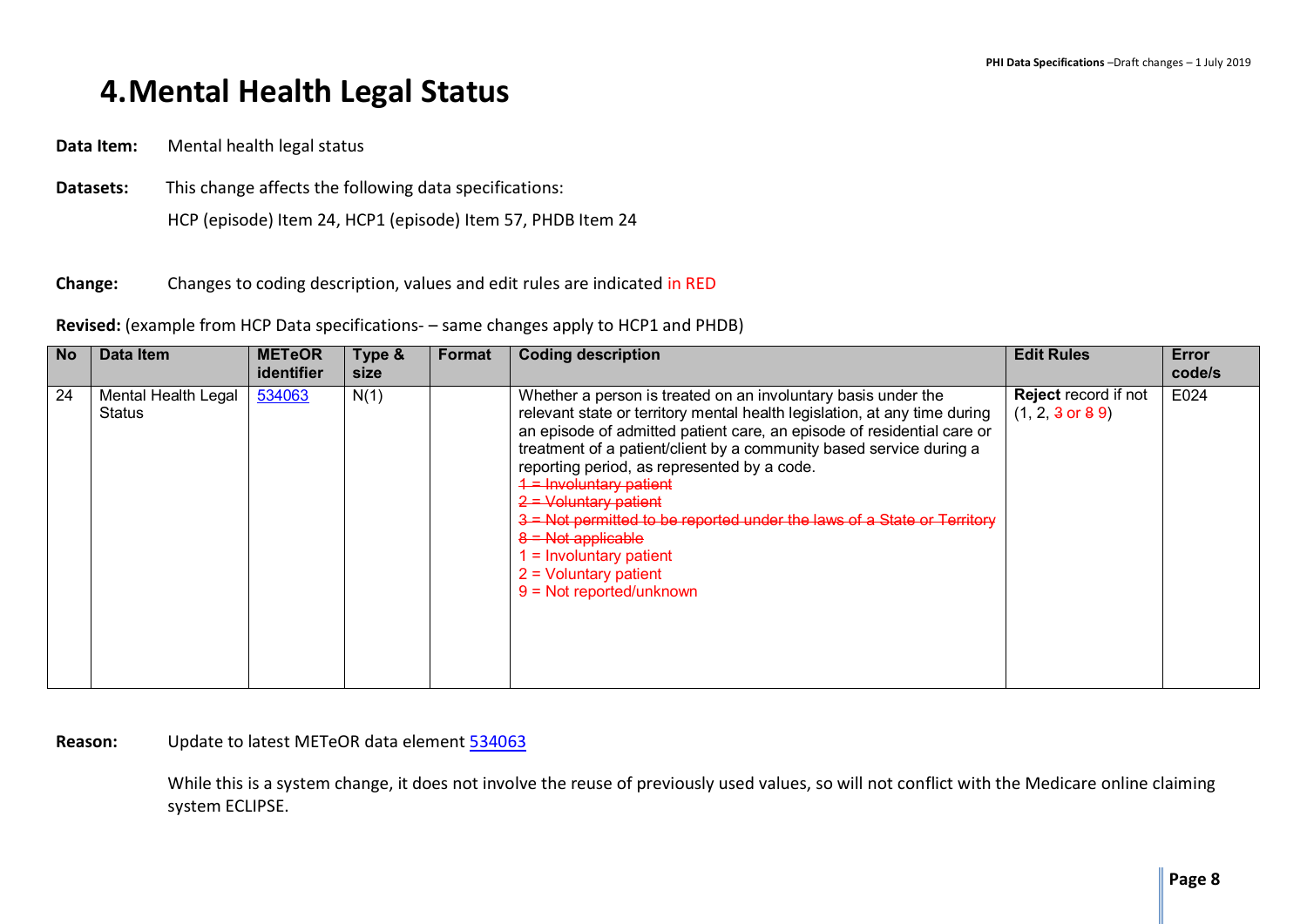# **5.Number of Qualified days for Newborns**

**Data Item:** Number of qualified days for newborns

**Datasets:** This change affects the following data specifications: HCP (episode) Item 61, HCP1 (episode) Item 79, PHDB Item 61

**Change:** Changes to edit rules and edit codes are indicated in RED

**Revised:** (example from HCP Data specifications- – same changes apply to HCP1 and PHDB)

| N <sub>o</sub> | Data Item                                          | <b>METeOR</b><br>identifier | Type &<br>size |                                    | <b>Format   Coding description</b>                                                                                                               | <b>Edit Rules</b>                                                                                                  | Error<br>code/s     |
|----------------|----------------------------------------------------|-----------------------------|----------------|------------------------------------|--------------------------------------------------------------------------------------------------------------------------------------------------|--------------------------------------------------------------------------------------------------------------------|---------------------|
| 61             | Number of<br><b>Qualified Days</b><br>for Newborns | 270033                      | N(5)           | Right<br>justify<br>Zero<br>prefix | The number of qualified newborn days<br>occurring within a newborn episode of care.<br>Zero fill if not applicable.<br>* refer to guide for use. | <b>Reject</b> record if not numeric.<br><b>Hentify Reject</b> record if >0000<br>and (care type not newborn care). | EE061.0<br>EWE061.1 |

**Reason:** HCP1 contains some records where the care type is other than *'Newborn care'* and where qualified days are reported. The current edit rule in HCP1 identifies these records. The Department proposes to change this rule so that these records are rejected (i.e. critical error) rather than just identified (i.e. warning).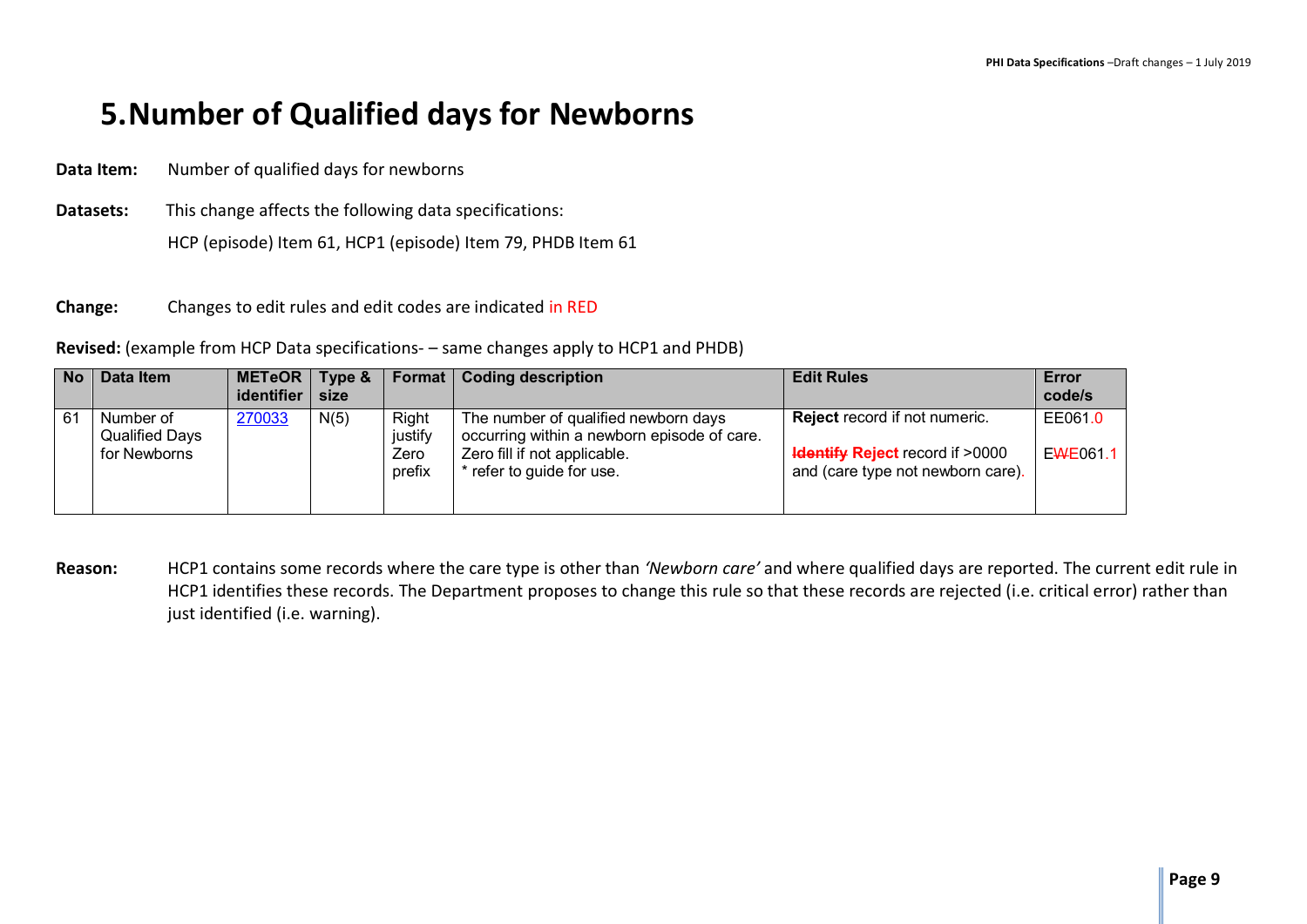# **6.Full Service Benefit**

**Data Item:** Full Service benefit

- **Datasets:** This change affects the following data specifications:
	- GT-Dental

### **Change:** Changes to coding description (which affects the operation of the edit rule) indicated in RED

#### **Revised:**

| <b>No</b> | Data Item            | Type &<br><b>size</b> | Format                                                                   | <b>Coding description</b>                                                                                                                                                                                                                                                                                                                                                                               | <b>Edit Rules</b>                                    | Error<br>code/s |
|-----------|----------------------|-----------------------|--------------------------------------------------------------------------|---------------------------------------------------------------------------------------------------------------------------------------------------------------------------------------------------------------------------------------------------------------------------------------------------------------------------------------------------------------------------------------------------------|------------------------------------------------------|-----------------|
| 15        | Full Service benefit | N(9)                  | Right justify<br>Zero prefix<br>\$\$\$\$\$\$\$cc (omit decimal<br>point) | The gross benefit for the service event. Specify where a<br>benefit limit has been reached (benefit limit flag = Y)<br>which results in the benefit paid (item 12) being less than<br>the full benefit normally paid.<br>Reversals are permitted and the negative sign must be<br>the first character $-$ eg "-00010000".<br>Must be supplied if known and benefit limit flag = Y (else<br>leave blank) | <b>Reject</b> record if not blank and<br>not numeric | <b>SE015</b>    |

**Reason:** This change allows Full Service Benefit (Item number 15) to have negative values, as is already the case for Service Benefit (item number 12).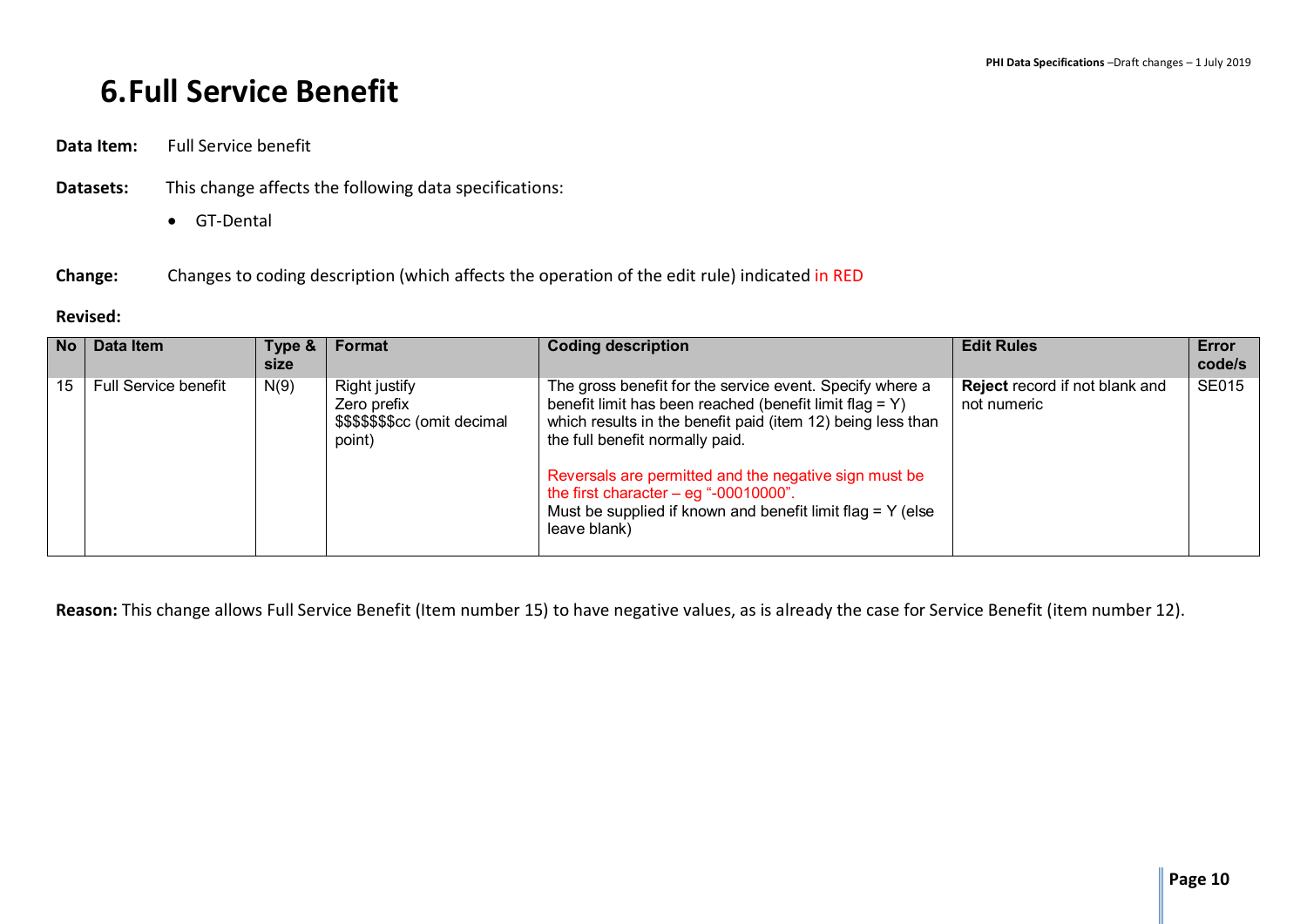# **7.Adding support for AR-DRG version 10.0**

**Data Sets:** Hospital Casemix Protocol (HCP)

Hospital Casemix Protocol 1 (HCP1)

Private Hospital Data Bureau (PHDB)

**Data Items:** This change affects the following data items:

| <b>Data Collection</b>             | No. | Data Item          |
|------------------------------------|-----|--------------------|
| <b>Hospital Casemix Protocol 1</b> |     | <b>DRG Version</b> |
| <b>Hospital Casemix Protocol</b>   | 16  | <b>DRG Version</b> |
| Private Hospital Data Bureau       | 16  | <b>DRG Version</b> |

**Lookups:** This change affects the following lookup tables:

| <b>Data Collection</b>             | <b>Lookup Tables</b> | <b>Updated to</b> |
|------------------------------------|----------------------|-------------------|
| <b>Hospital Casemix Protocol 1</b> | AR-DRG codes         | Version 10.0      |
| <b>Hospital Casemix Protocol</b>   | AR-DRG codes         | Version 10.0      |
| Private Hospital Data Bureau       | AR-DRG codes         | Version 10.0      |

**Change:** Adding the new AR-DRG version to the comments section of relevant data items. Updating lookups to include AR-DRG codes for version 10.0 **Revised:** (example from HCP Data specifications- – same change applies to HCP1 and PHDB)

| <b>No</b> | Data Item          | Type &<br>size | <b>Format</b> I | <b>Repetition</b> | <b>Coding description</b>                                                                                                                                                                                                                                                                                                                                                           | <b>Edit Rules</b>                                                                                                       | Error<br>code/s    |
|-----------|--------------------|----------------|-----------------|-------------------|-------------------------------------------------------------------------------------------------------------------------------------------------------------------------------------------------------------------------------------------------------------------------------------------------------------------------------------------------------------------------------------|-------------------------------------------------------------------------------------------------------------------------|--------------------|
| 16        | <b>DRG Version</b> | A(2)           |                 |                   | The version of the DRG classification:<br>$42$ = version 4.2<br>$41 =$ version 4.1<br>$50 =$ version $5.0$<br>$51$ = version 5.1<br>$52$ = version $5.2$<br>$60 =$ version $6.0$<br>$6x = version 6.x$<br>$70 =$ version $7.0$<br>$80 =$ version $8.0$<br>$90 =$ version $9.0$<br>$AO = version 10.0$<br>$na = version n.a$<br>Must be supplied if DRG code provided at item<br>15. | If present, identify record if not a<br>valid version.<br><b>Identify</b> if blank and DRG code<br>provided at item 15. | EW016.0<br>EW016.1 |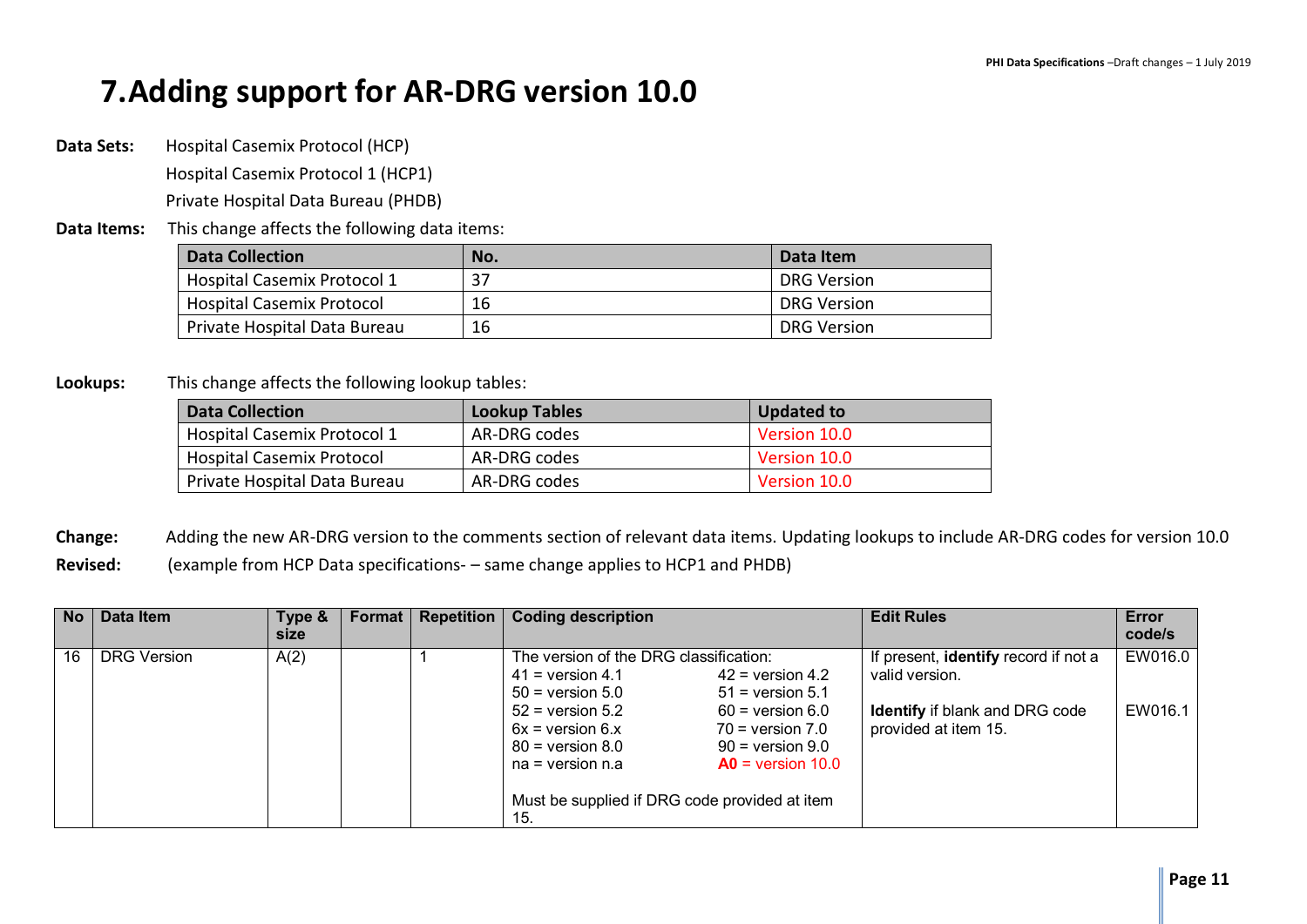Reason: Development of Version 10.0 of the AR-DRG codes is currently underway. This change is to support the new version once it is officially released.

To minimise system changes, DRG version will remain as an alphanumeric field of size 2. Because the value '10' has already been used by ECLIPSE, major DRG versions from 10 onwards will be identified by letters (A=version 10, B=version 11 etc.) and minor versions will be indicated by numbers ( $0 = .0$ , 1=.1, 2=.2 etc.).

Examples of mapping to possible future DRG versions using the above system are as follows:

| <b>DRG</b> version code | <b>AR-DRG Version</b> |
|-------------------------|-----------------------|
| A0                      | Version 10.0          |
| $\mathbf{A1}$           | Version 10.1          |
| A2                      | Version 10.2          |
| B0                      | Version 11.0          |
| R1                      | Version 11.1          |